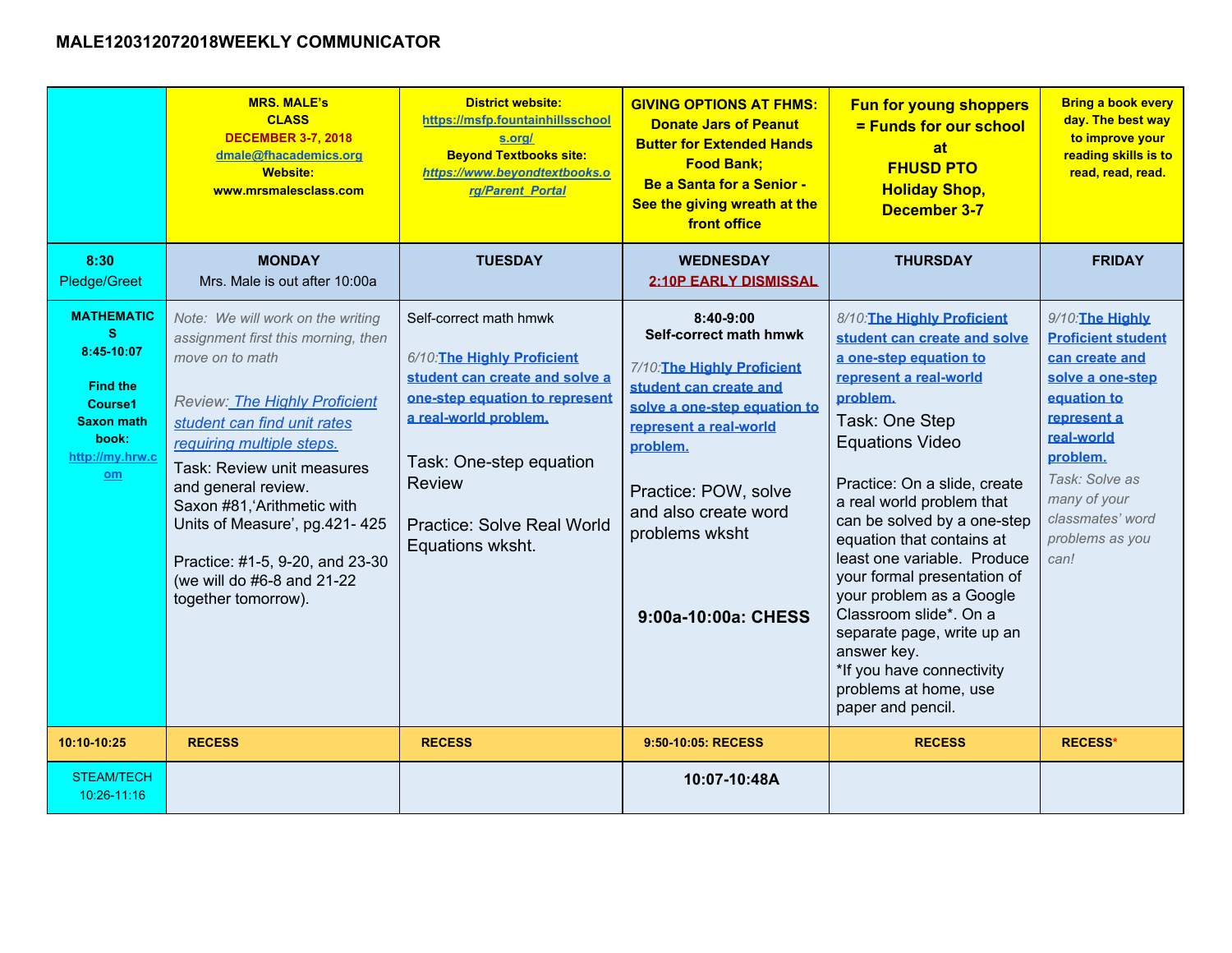| <b>RELA/READIN</b><br>G,<br><b>GRAMMAR, &amp;</b><br><b>WRITING</b><br>11:18-12:38<br>:20 Silent<br>Reading | 26/40: The Highly Proficient student<br>can create a five paragraph essay<br>that defends their position on a<br>given topic or text providing<br>effective, relevant reasons that are<br>logically and purposefully ordered<br>and supported by facts and details,<br>includes a topic sentence, effective<br>reasons, relative information, and a<br>strong conclusion.<br>Inclass task: Create a 5<br>paragraph essay on the THESIS,<br>"Essays require careful<br>construction and precise<br>structure." Day 6. Write an<br>effective, well constructed<br>concluding paragraph. Use the<br>sample and examples in Google<br><b>Classroom and reflect on your</b><br>body paragraph about how to<br>write a concluding paragraph.<br><b>RELA Review The Highly</b><br>Proficient student can analyze and<br>summarize two or more main<br>ideas of a text and explain how | Seatwork: Easy Grammar(EG)<br>Review #1<br>Yearly: The Highly Proficient<br>student can determine and<br>analyze the meaning and<br>effect of advanced grade level<br>vocabulary words and phrases<br>in a text.<br>27/40: The Highly Proficient<br>student can create a five<br>paragraph essay that defends<br>their position on a given topic or<br>text providing effective, relevant<br>reasons that are logically and<br>purposefully ordered and<br>supported by facts and details,<br>includes a topic sentence,<br>effective reasons, relative<br>information, and a strong<br>conclusion.<br>Inclass task: Create a 5<br>paragraph essay on the<br><b>THESIS, "Essays require</b><br>careful construction and | <b>Seatwork: Easy</b><br><b>Grammar(EG) Review #2</b><br>10:50-Noon<br><b>Yearly: The Highly Proficient</b><br>student can integrate<br>complex or inferred<br>information from several<br>texts on the same topic in<br>order to write about the<br>topic using evidence from<br>the text.<br>28/40: Write routinely over<br>extended time frames (time<br>for research, reflection, and<br>revision) and <b>shorter time</b><br>frames (a single sitting or<br>a day or two) for a range<br>of discipline-specific tasks,<br>purpose, and audiences<br>Task: Day 1 of 2: Using your<br>"essay on the structure of<br>an essay" as an outline | <b>Seatwork: Easy</b><br>Grammar(EG) Review #3<br><b>Yearly: The Highly Proficient</b><br>student can integrate<br>complex or inferred<br>information from several<br>texts on the same topic in<br>order to write about the topic<br>using evidence from the text.<br>29/40: Write routinely over<br>extended time frames (time<br>for research, reflection, and<br>revision) and <b>shorter time</b><br>frames (a single sitting or<br>a day or two) for a range of<br>discipline-specific tasks,<br>purpose, and audiences<br>Task: Day 2 of 2: Using your<br>"essay on the structure of an<br>essay" as an outline guide,,<br>write a five paragraph essay<br>about a topic of your choice.<br>Day 2: Develop your draft | <b>RELA Review: The</b><br><b>Highly Proficient</b><br>student can analyze<br>and summarize two<br>or more main ideas<br>of a text and explain<br>how they are<br>supported by key<br>details.<br>17/20: The highly<br>proficient student<br>can describe the<br>geography,<br>culture, and<br>economics of the<br>three colonial<br>regions.<br>The highly<br>proficient student<br>can describe how<br>the colonists and<br><b>Native Americans</b><br>viewed, adapted<br>and used the |
|-------------------------------------------------------------------------------------------------------------|--------------------------------------------------------------------------------------------------------------------------------------------------------------------------------------------------------------------------------------------------------------------------------------------------------------------------------------------------------------------------------------------------------------------------------------------------------------------------------------------------------------------------------------------------------------------------------------------------------------------------------------------------------------------------------------------------------------------------------------------------------------------------------------------------------------------------------------------------------------------------------|-------------------------------------------------------------------------------------------------------------------------------------------------------------------------------------------------------------------------------------------------------------------------------------------------------------------------------------------------------------------------------------------------------------------------------------------------------------------------------------------------------------------------------------------------------------------------------------------------------------------------------------------------------------------------------------------------------------------------|------------------------------------------------------------------------------------------------------------------------------------------------------------------------------------------------------------------------------------------------------------------------------------------------------------------------------------------------------------------------------------------------------------------------------------------------------------------------------------------------------------------------------------------------------------------------------------------------------------------------------------------------|------------------------------------------------------------------------------------------------------------------------------------------------------------------------------------------------------------------------------------------------------------------------------------------------------------------------------------------------------------------------------------------------------------------------------------------------------------------------------------------------------------------------------------------------------------------------------------------------------------------------------------------------------------------------------------------------------------------------------|------------------------------------------------------------------------------------------------------------------------------------------------------------------------------------------------------------------------------------------------------------------------------------------------------------------------------------------------------------------------------------------------------------------------------------------------------------------------------------------|
|                                                                                                             |                                                                                                                                                                                                                                                                                                                                                                                                                                                                                                                                                                                                                                                                                                                                                                                                                                                                                |                                                                                                                                                                                                                                                                                                                                                                                                                                                                                                                                                                                                                                                                                                                         |                                                                                                                                                                                                                                                                                                                                                                                                                                                                                                                                                                                                                                                |                                                                                                                                                                                                                                                                                                                                                                                                                                                                                                                                                                                                                                                                                                                              |                                                                                                                                                                                                                                                                                                                                                                                                                                                                                          |
|                                                                                                             |                                                                                                                                                                                                                                                                                                                                                                                                                                                                                                                                                                                                                                                                                                                                                                                                                                                                                |                                                                                                                                                                                                                                                                                                                                                                                                                                                                                                                                                                                                                                                                                                                         |                                                                                                                                                                                                                                                                                                                                                                                                                                                                                                                                                                                                                                                |                                                                                                                                                                                                                                                                                                                                                                                                                                                                                                                                                                                                                                                                                                                              |                                                                                                                                                                                                                                                                                                                                                                                                                                                                                          |
|                                                                                                             | they are supported by key details.<br>15/20: The highly proficient                                                                                                                                                                                                                                                                                                                                                                                                                                                                                                                                                                                                                                                                                                                                                                                                             | precise structure." Day 7.<br><b>Publish FINAL essay,</b>                                                                                                                                                                                                                                                                                                                                                                                                                                                                                                                                                                                                                                                               | guide, write a five paragraph<br>essay about a topic of your<br>choice. Day 1: brainstorm,                                                                                                                                                                                                                                                                                                                                                                                                                                                                                                                                                     | through revising and editing;<br>complete your final                                                                                                                                                                                                                                                                                                                                                                                                                                                                                                                                                                                                                                                                         | environment.<br>Task: Working with<br>your regional teams,                                                                                                                                                                                                                                                                                                                                                                                                                               |
|                                                                                                             | student can describe the<br>geography, culture, and<br>economics of the three colonial                                                                                                                                                                                                                                                                                                                                                                                                                                                                                                                                                                                                                                                                                                                                                                                         | self-grade based on Rubric,<br>then submit.                                                                                                                                                                                                                                                                                                                                                                                                                                                                                                                                                                                                                                                                             | draft/create thesis, outline<br>topic sentence, and details;<br>produce a rough draft. You<br>will have 60 minutes in                                                                                                                                                                                                                                                                                                                                                                                                                                                                                                                          | publication. You will have<br>60+ minutes in class.<br><b>Budget your time!</b>                                                                                                                                                                                                                                                                                                                                                                                                                                                                                                                                                                                                                                              | read about your<br>assigned Colonial<br>Region. Complete                                                                                                                                                                                                                                                                                                                                                                                                                                 |
|                                                                                                             | regions.<br>The highly proficient student<br>can describe how the colonists<br>and Native Americans viewed,                                                                                                                                                                                                                                                                                                                                                                                                                                                                                                                                                                                                                                                                                                                                                                    | <b>RELA Review: The Highly</b><br>Proficient student can analyze<br>and summarize two or more<br>main ideas of a text and explain<br>how they are supported by key                                                                                                                                                                                                                                                                                                                                                                                                                                                                                                                                                      | class. Complete this phase<br>as homework as needed,<br>but try to budget your time -<br>you are practicing writing,                                                                                                                                                                                                                                                                                                                                                                                                                                                                                                                           | Introduce 13 Colonies Play                                                                                                                                                                                                                                                                                                                                                                                                                                                                                                                                                                                                                                                                                                   | the graphic<br>organizer, and<br>contribute to the<br>collaborative 13                                                                                                                                                                                                                                                                                                                                                                                                                   |
|                                                                                                             | adapted and used the<br>environment.<br>Task: Working with your regional<br>teams, read about your assigned                                                                                                                                                                                                                                                                                                                                                                                                                                                                                                                                                                                                                                                                                                                                                                    | details.<br>16/20: The highly proficient<br>student can describe the<br>geography, culture, and                                                                                                                                                                                                                                                                                                                                                                                                                                                                                                                                                                                                                         | 'routinely [for] shorter time<br>frames.'                                                                                                                                                                                                                                                                                                                                                                                                                                                                                                                                                                                                      |                                                                                                                                                                                                                                                                                                                                                                                                                                                                                                                                                                                                                                                                                                                              | Colonies Timeline.<br>See Google<br>Classroom for<br>details. G.O. &                                                                                                                                                                                                                                                                                                                                                                                                                     |
|                                                                                                             | Colonial Region in your Harcourt<br>Social Studies book. Work on the<br>graphic organizer, and contribute                                                                                                                                                                                                                                                                                                                                                                                                                                                                                                                                                                                                                                                                                                                                                                      | economics of the three<br>colonial regions.                                                                                                                                                                                                                                                                                                                                                                                                                                                                                                                                                                                                                                                                             | Mrs. Male is at Beyond Textbooks<br>PLC from 12:30p-4:00pm -<br><b>REPORT TO YOUR</b>                                                                                                                                                                                                                                                                                                                                                                                                                                                                                                                                                          |                                                                                                                                                                                                                                                                                                                                                                                                                                                                                                                                                                                                                                                                                                                              | timeline are due<br>Friday. Day 3 of 3.                                                                                                                                                                                                                                                                                                                                                                                                                                                  |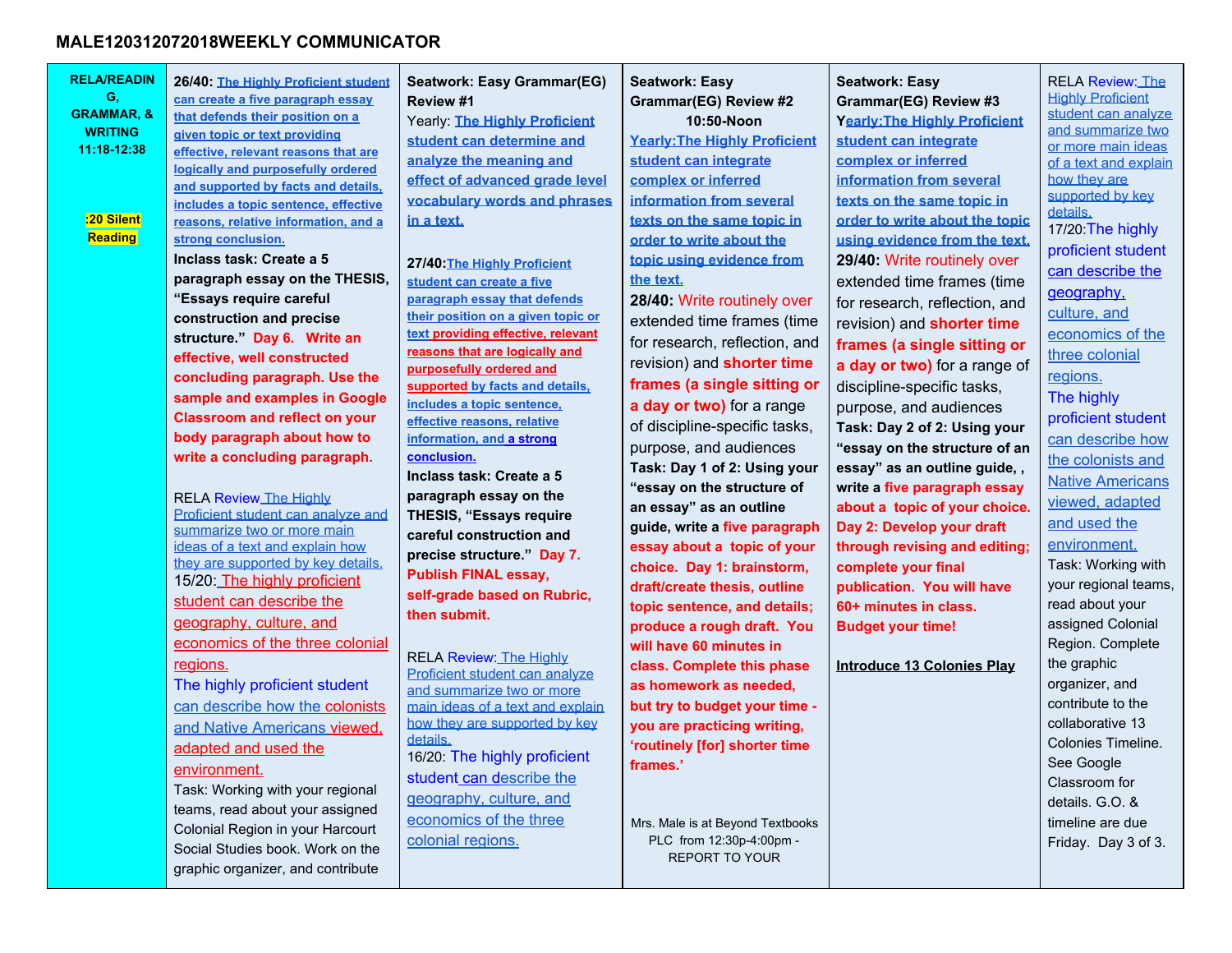|                                                                        | to the collaborative 13 Colonies<br>Timeline. See Google Classroom<br>assignment for details. Day 1 of 3,<br>G.O. & timeline are due Friday. | The highly proficient student<br>can describe how the<br>colonists and Native<br><b>Americans viewed, adapted</b><br>and used the environment.<br>Task: Working with your regional<br>teams, read about your assigned<br>Colonial Region. Complete the<br>graphic organizer, and contribute<br>to the collaborative 13 Colonies<br>Timeline. See Google Classroom<br>for details. Day 2 of 3, G.O. &<br>timeline are due Friday. | <b>DESIGNATED 5TH GRADE</b><br>TEACHER AFTER SPECIALS. |                     | <b>Review script</b><br>together, then<br>rehearse for next<br>week's play<br>auditions. |
|------------------------------------------------------------------------|----------------------------------------------------------------------------------------------------------------------------------------------|----------------------------------------------------------------------------------------------------------------------------------------------------------------------------------------------------------------------------------------------------------------------------------------------------------------------------------------------------------------------------------------------------------------------------------|--------------------------------------------------------|---------------------|------------------------------------------------------------------------------------------|
| $12:40-1:15$                                                           | <b>LUNCH/RECESS</b>                                                                                                                          | <b>LUNCH/RECESS</b>                                                                                                                                                                                                                                                                                                                                                                                                              | 12:05-12:40 Early Release<br><b>LUNCH/RECESS</b>       | <b>LUNCH/RECESS</b> | LUNCH/RECES<br>S                                                                         |
| $1:20-2:12$                                                            | <b>SPECIALS</b>                                                                                                                              | <b>SPECIALS</b>                                                                                                                                                                                                                                                                                                                                                                                                                  | <b>12:45-1:25 SPECIALS</b>                             | <b>SPECIALS</b>     | <b>SPECIALS</b>                                                                          |
| <b>Successmaker</b><br>& Study Skills<br>$2:15-3:05$<br>3:10 Dismissal |                                                                                                                                              | <b>STAReader Test</b>                                                                                                                                                                                                                                                                                                                                                                                                            | <b>DISMISSAL AT 2:10</b><br><b>EARLY RELEASE</b>       |                     | KID COURT?                                                                               |

Monday Writing: Revising to improve your essay [https://youtu.be/GS\\_KCGqic9U](https://youtu.be/GS_KCGqic9U) Monday Writing: Editing to improve your essay <https://youtu.be/SKoQGexi5yU> Thursday Math: One Step Equations with addition and/or subtraction <https://youtu.be/l3XzepN03KQ>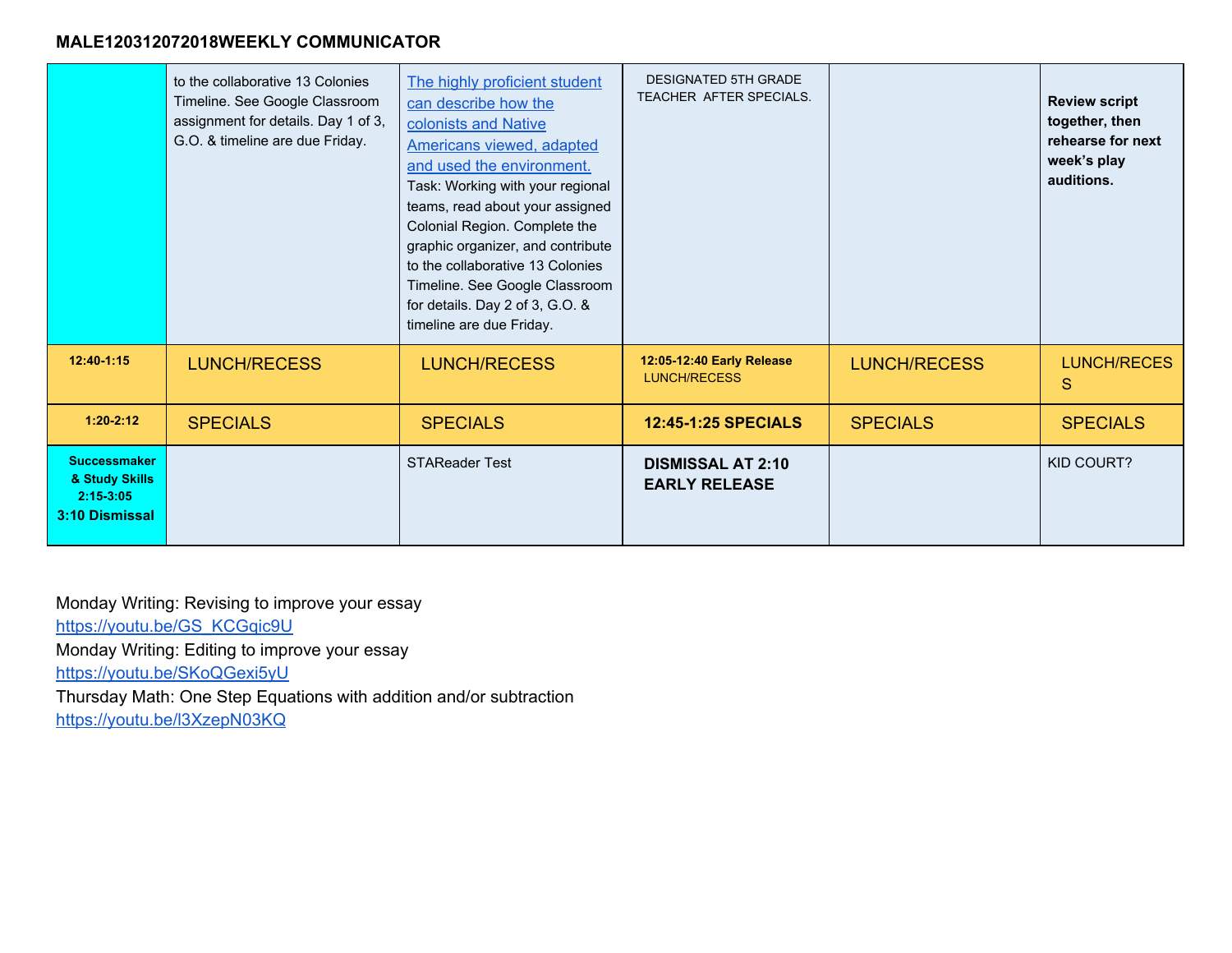As the second quarter comes to a close, your student is within one semester of reaching the end of his/her elementary school career. These are some events/assignments to expect:

- We are wrapping up the last Q2 sets of math, reading, and writing standards as prescribed by Beyond Textbooks' calendar. During the week of 12/10, expect benchmark tests for both math (5th grade as well as 6th grade) and reading (5th grade). As BT does not have a writing test, the 'Essay about writing an effective essay' will be used as the final Q2 writing grade. I can't thank you enough for your patience and constructive input as we navigate this brand new (for FHUSD) program!
- Having completed the assigned novel, 'George Washington's Socks', there will be no additional assigned novels this quarter, so please **invest time these last 3 weeks into completing 20 points of independent reading.** Congratulations to all who have already earned their 20 points and are working on (or have completed) their 20 additional bonus points!. The description of 5th grade honors class independent reading expectations is attached, in case you wish to review. Note that 20 points = 100%; 18 points = 90%, etc., but I hope all will try to get as close to or above 20 AR points; research supports the value of robust independent reading habits.
- Our reading this quarter will continue to focus on the colonial period of American history and after Winter Break, we will continue on into Revolutionary War times. The 5th grade will feature a social studies immersion week at the end of January and along with a variety of other TBA activities, our class is preparing a musical comedy play. Scripts will be handed out this week and auditions will be held next week. This is the description of the play as described by 'Bad Wolf Press', the authors:

"Hosted by George and Martha Washington, our musical review of early American history covers the period from before the arrival of the Europeans through the signing of the Bill of Rights. This is the show that will have your kids eating American History for breakfast. Maybe even lunch. Everyone seems to show up, from Leif Erickson, the Iroquois, and Ponce de Leon to Ben Franklin, Sibyl Luddington and The 13 Colony Singers. Keeping all the characters in line are the History Police, crashing the party whenever it looks like the shows has started to "mess around with history.""

Bad Wolf was started in 1995 by lyricist John Heath and composer Ron Fink. Their shows are filled with facts (i.e. mandated curriculum) but the story and the humor combined with music and rhyme do their stuff to help your kids understand and retain what they *need to remember. It's their patented formula: Entertaining Story + Music/Rhyme = Subject Mastery.*

- Meanwhile, during the week of 12/17:
	- STEAM members will host a 'Stone Soup', herb tasting gathering for the class. If you would like to contribute vegetable stock or a can or two of vegetables/beans, I'll have a specific allergen safe list in next week's Weekly Communicator.
	- All work, including AR independent reading tests, must be submitted by Wednesday, 12/19, please.
	- Thursday, December 20th will feature a 'family recipe invitational' party if your family has a traditional recipe that your students would like to share, please let me know if and what you might like to contribute.
	- Friday, December 21st is a half day, so the plan is to wear pajamas, build blanket forts, and read favorite stories (holiday or otherwise) for the morning.